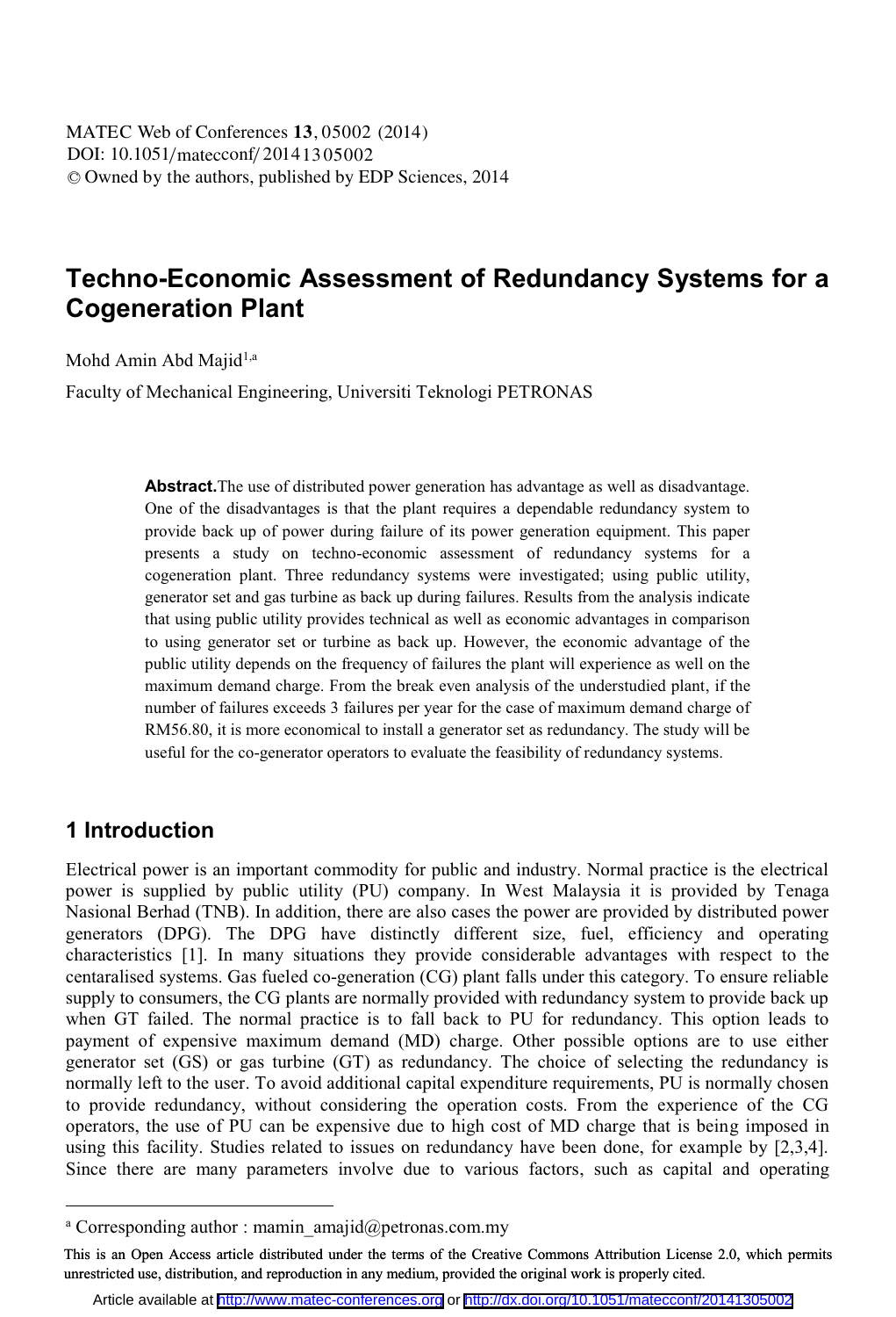expenditures and country specific regulations and practices, the findings on the published studies are not applicable locally. This study is to fcous on redundancy cost which relates to local CG plant.

# **2 Methodology**

In this study three redundancy systems were considered namely; PU, GS and GT. Six technical criteria and two economic criteria have been identified as basis for comparison. The technical criteria are: capacity (kW), fuel availability, modular, ease of switching, maintenance flexibility, reliability. The economic criteria are: capital and operation cost and maintenance cost. These are among the normal criteria which are used for assessment [1,5,6,7]. Pairwise comparison [5] and factor rating method [6] are adopted for technical assessment. For economic assessment net present value (NPV) method and break even analysis [7] were used.

### **2.1 Technical Assessment**

The proposed technical assessment method was based on the evaluation approaches as proposed by [5] and [6]. The basis was to identify the criteria which influence technical performance. The weights of these criteria were evaluated using pairwise comparison. The factor rating method was used to evaluate the cumulative weighted scores of each alternative and select the preferred choice.

Reliability measurement of power could be based on frequency of interruption and duration [1]. To consider both factors would be difficult. System Average Interruption Duration Index (SAIDI) is used to measure reliability. SAIDI is the average of all interruptions, obtained by averaging over all of the utility customers [1]. TNB adopted SAIDI for reliability measurement of its power system [8,9]. In this study frequency of interruption was used as basis of reliability.

### **2.2 Maximum Demand**

MD is the capacity of electricity usage, and it works to assess the level of capacity (load) of electricity used by customers. It is measured in kilowatts. The calculation of MD varies depending on the customer tariff categories and is only applicable to customers using a supply of 6.6 kV and above [9]. MD charge depends on plant location and size. The charge is normally increases from time to time. For example for the case of CG plant at UTP, the MD charge increased from RM44.85 per kW in 2009 to RM48.60 in 2011 and now is RM56.80[10].

#### **2.3 Economic Assessment**

Annual cost (AC) was used as the basis of assessment. The choice of AC was to enable breakeven (BE) analysis to be done. BE analysis was done for the AC with respect to the frequency of failures (FoF) per year. Three cases were considered.

*Case of using PU as redundancy:* AC using PU was evaluated using Equation (1).

| Case of operating co-generation                                                                                                                  |     |
|--------------------------------------------------------------------------------------------------------------------------------------------------|-----|
| $C_{\text{puttot ann}} = [C_{\text{D}} + C_{\text{e}} + C_{\text{on}}] \times N_f$                                                               | (1) |
| Case of co-generation under planning                                                                                                             |     |
| $C_{\text{pu}(\text{tot ann})}$ = [CR <sub>ss</sub> + C <sub>mss</sub> ] + [C <sub>D</sub> + C <sub>e</sub> + C <sub>op</sub> ] x N <sub>f</sub> | (2) |
| Case of GS as redundancy: Equation (3) was used to calculate the total AC.                                                                       |     |
| $C_{gen(tot ann)} = [CRg + Cmg] + [(Cog + Cop) \times Nf]$                                                                                       | (3) |
| Case of GT as redundancy: Equation (4) was used to determine the total AC.                                                                       |     |
| $C_{t(tot ann)} = [CR_t + C_{mt}] + [(C_{ot} + C_{op}) \times N_f]$                                                                              | (4) |
|                                                                                                                                                  |     |
| $CRss =$ capital recovery for substation = $\text{Iss}(A/P,i, \text{Nss}) - \text{Sss}(A/F,I, \text{Nss})$                                       |     |
|                                                                                                                                                  |     |

 $CR_g =$  capital recovery for GS = Igen(A/P,i, Ng)  $-S_g(A/F,i,N_g)$ 

 $CR_t$  = capital recovery for GT = I<sub>t</sub>(A/P, i, N<sub>t</sub>) –S<sub>t</sub>(A/F,I, N<sub>t</sub>)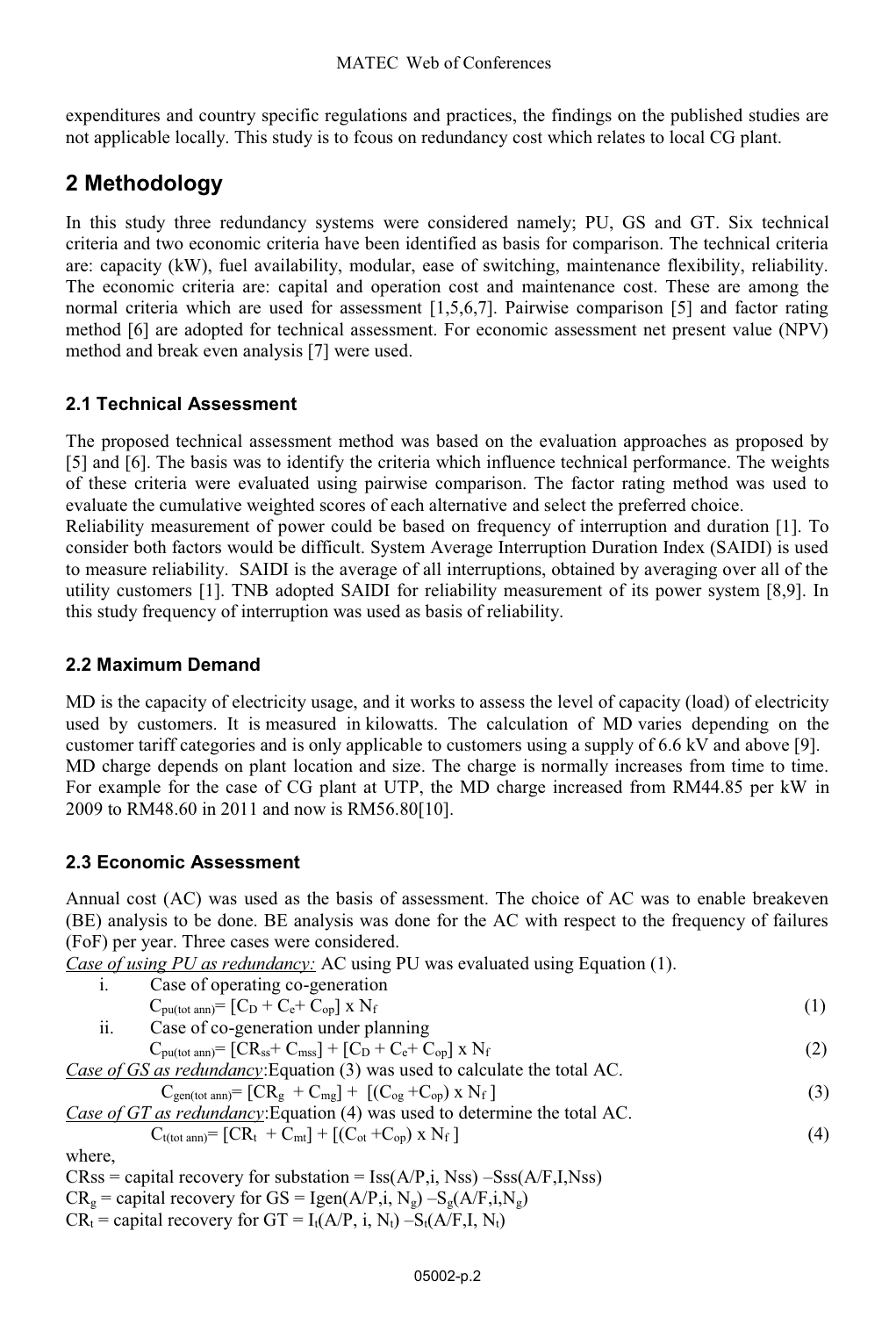$C<sub>D</sub>$  = maximum demand charge per hook up,  $C<sub>e</sub>$  = cost of electricity per failure  $C_{op}$  = cost of opportunity loss per failure,  $N_f$  = FoF per year  $C_{og}$ ,  $C_{ot}$  = operation cost for GS and GT per failure respectively  $N_g$ ,  $N_f$ = age of GS and GT respectively  $C_{pu}$ (tot ann),  $C_{g}$ (tot ann) and  $C_{t}$ (tot ann)= total AC using PU, GS and GT respectively  $C_{\text{mss}}$ , $C_{\text{mg}}$ , $C_{\text{mt}}$  = maintenance cost of substation, GS and GT per year respectively  $S_{ss}S_{\rm g},S_{\rm mt}$  = salvage value of substation, GS and GT respectively

### **3 Results and discussion**

The proposed approach was used to assess three redundancy systems for a CG plant. The plant produced electricity and chilled water. The plant has two GT  $@$  4.2 MW each. The two GT were operated for 16 hours and the remaining 8 hours only one GT was operated. The average hourly kW was 7,600 kW. During analysis it was assumed that when GT failed, power capacity equivalent to one GT only was taken from PU. It was also assumed that each failure was for one hour.

#### **3.1 Technical Assessment**

Three redundancy systems were considered; using PU, GS or GT, when the CG plant failed. In this study six technical criteria had been identified; capacity, fuel availability, modular, ease of switching to the backup, maintenance flexibility and reliability. These criteria are among the normal criteria which are used for technical assessment [1, 5]. Results on the technical assessment are included in Table 1. The allocation of weights, were based on pairwise comparison method. Awarding of scores to each alternative was based on scales of 3, 2 and 1, with 3 as the highest score and 1 as the least score.

| N <sub>o</sub> | Criteria                | Weight | Public Utility |          | Generator Set |          | Turbine        |          |
|----------------|-------------------------|--------|----------------|----------|---------------|----------|----------------|----------|
|                |                         |        | Score          | Weighted | Score         | Weighted | Score          | Weighted |
|                |                         |        |                | Score    |               | Score    |                | Score    |
| -1.            | Capacity, kW            | 0.133  | 3              | 0.399    |               | 0.133    | C              | 0.266    |
| 2.             | Fuel availability       | 0.333  | 3              | 0.399    |               | 0.666    |                | 0.333    |
| 3.             | Modular                 | 0.067  | 3              | 0.201    |               | 0.067    |                | 0.067    |
| 4.             | Ease of switching       | 0.267  |                | 0.801    |               | 0.534    |                | 0.534    |
| 5.             | Maintenance flexibility | 0.067  | 3              | 0.201    |               | 0.134    | $\overline{c}$ | 0.134    |
| 6.             | Reliability             | 0.133  | 3              | 0.399    |               | 0.266    | 2              | 0.266    |
|                |                         |        |                |          |               |          |                |          |
|                |                         |        |                | 2.4      |               | 1.8      |                | 1.5      |

Table 1. Technical Assessment of the Three Redundancy systems; PU, GS and GT

Capacity was considered as the most important criteria followed by fuel availability, modular, ease of switching, maintenance flexibility and lastly reliability. The basis of allocation the weight was that the selected redundancy system should be able to meet the capacity requirement. All the three systems were capable of meeting capacity requirements. However in terms of score PU scored 3 as it is the most capable to meet the capacity requirements followed by GT and GS.

Fuel availability is also important to drive the system and hence it is justified to be second in importance. Modular, ease of switching and maintenance ranking are appropriate. Since the redundancy system is to function for one hour. Reliability is ranked at last placing is acceptable.

The result on technical assessment arrives at PU as redundancy scored the highest weighted score. GS is second and GT is the third. Hence PU is the best redundancy for back up.

#### **3.2 Economic Assessment**

For the economic assessment, AC for the three alternatives namely PU, GS and GT, were calculated. Equations (1), (3) and (4), were used to calculate AC. The basis used were, service life of 15 years, interests rate of 10%, MD of RM44.85 per kW, RM48.60 per kW and RM56.80 per kW. The MD of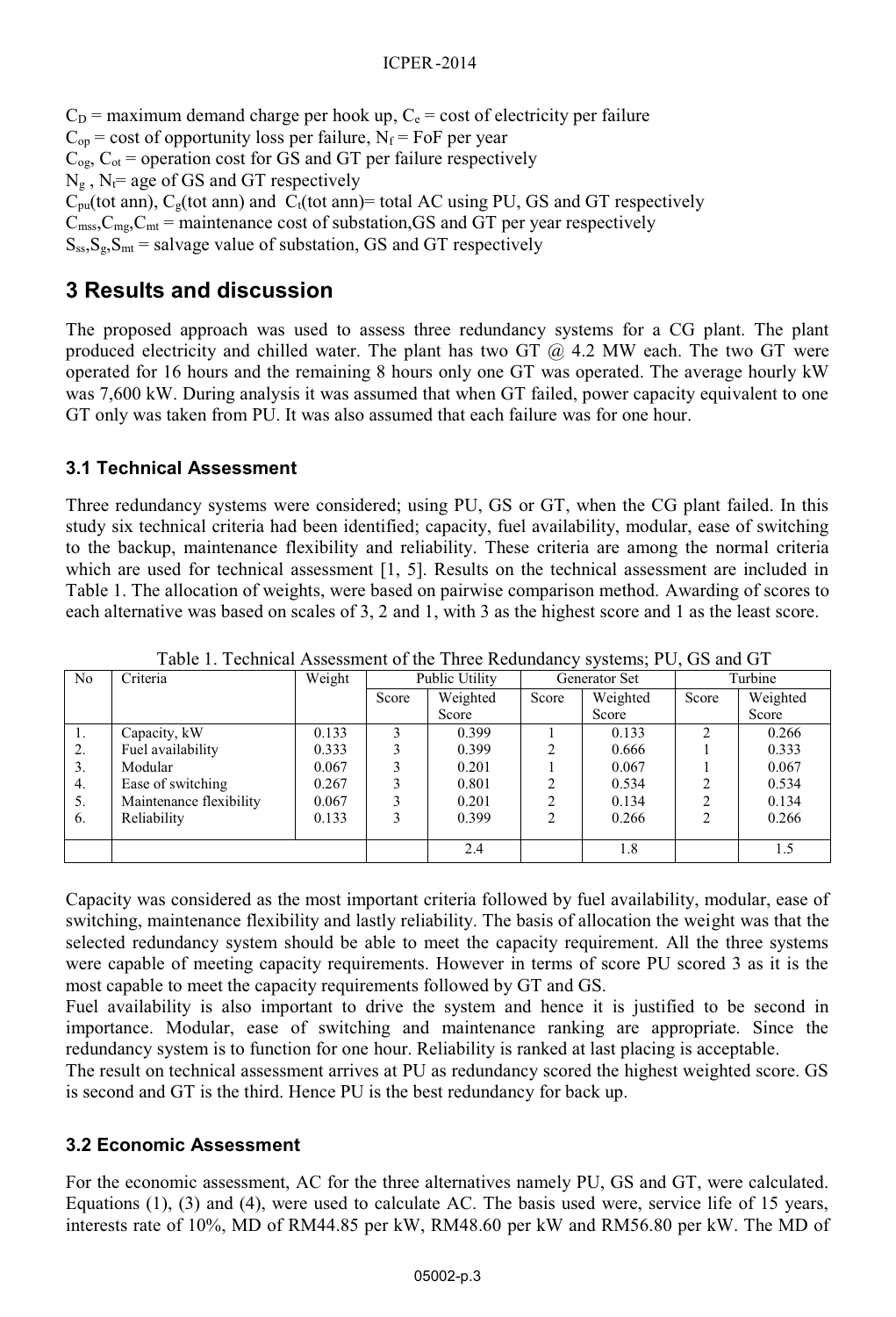#### MATEC Web of Conferences

RM44.85 per kW was imposed from January 2009 until June 2011. From June 2011 until January 2014 the MD was RM48.60. From January 2014 until now the MD is 56.80 [10]. The rates per kWh were RM0.229 from January 2009 until June 2011, RM0.248 from June 2011 until January 2014. From January 2014 onwards the rate is RM0.290. The AC were evaluated with respect to the number FoF. The plots of total AC for the three alternatives versus FoF per year for MD RM44.85, RM 48.60 and RM56.80 are shown in Fig. 1, Fig 2 and Fig 3 respectively. The opportunity costs were excluded in the analysis for all the three cases as the values were similar. The plots indicate that MD influences the breakeven points of AC with respect to FoF. For the case MD is RM44.85 the breakeven point is at FoF of 3 (Figure 1). When MD is RM48.60 the breakeven point is at the point of slightly less than 3 (Figure 2). At MD RM56.80 the breakeven point is at the point FoF is 2 (Figure 5). Similar case when MD is RM60.00 (Figure 4). When MD was increased to RM65.00, the breakeven point for FoF is 2. When the service life was reduced to 10 years there is minimal improvement to FoF to marginally higher than 2 (Figure 6). In summary, results of the analysis indicate an economic advantage of using PU as stand by for FoF up to 3 times a year. If FoF is greater than 3, the GS is more economic to be used as stand by. Even when the service life of GS was reduced to 10 years(Figure 5), the use of PU will not be economical comapared to GS when the FoF is 4 and greater.



**Figure 1.** AC vs FoF for PU, GS and GT for MD RM44.85per kW and 4.2MW capacity based on 15 years service life.



**Figure 2**. AC vs FoF for PU, GS and GT for MD RM48.60per kW and 4.2MW capacity based on 15 years service life.



**Figure3.** AC vs FoF for PU, GS and GT for MD RM56.80 per kW and 4.2MW capacity based on 15 years service life.



Based on the analysis, the use of PU as standby has limited advantage. The constaraint is on FoF. The FoF sould not exceed 3 per year. Another contraint is that historical record indicates that MD shows an increasing trend. As highlighted above MD increased from RM44.85 to RM56.80 within a span of two and half years, from June 2011 to January 2014. An increase of about 27 per cent.

From the technical assessment, the PU option is found to be superior to GS or GT as redundancy. However from the economic evaluation the advantage of using PU as redundancy is only applicable for low number of FoF per year, for example for the understudied plant it is only up to 3 FoF. Once the FoF is higher than 3, it is more justified to switch to GS as redundancy. Hence the choice of redundancy system is very much dependence on economic advantage.